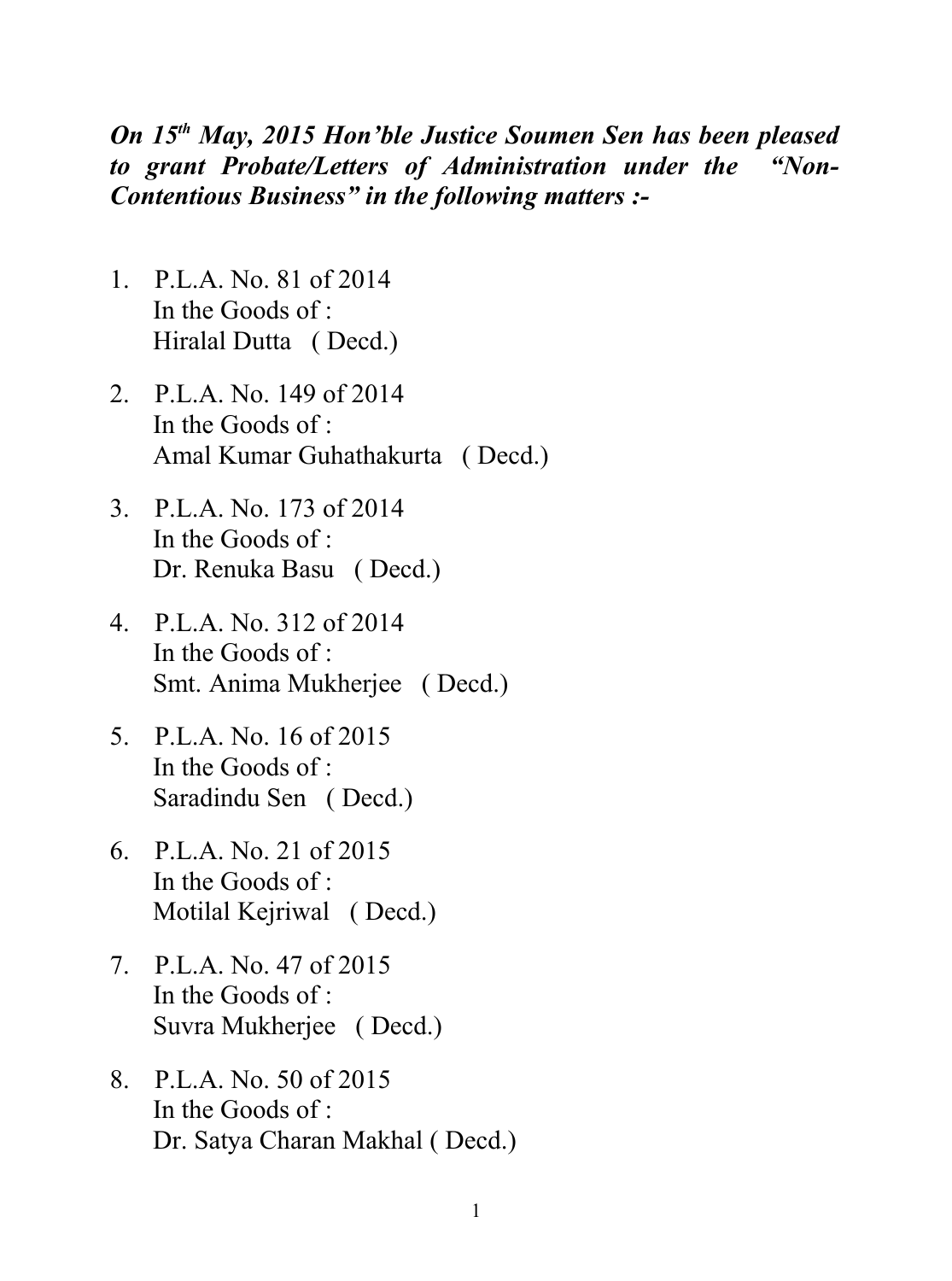- 9. P.L.A. No. 54 of 2015 In the Goods of : Laxmi Narayan Daga ( Decd.)
- 10. P.L.A. No. 59 of 2015 In the Goods of : Sri Sasadhar Datta ( Decd.)
- 11. P.L.A. No. 67 of 2015 In the Goods of : Bithin Sen ( Decd.)
- 12. P.L.A. No. 71 of 2015 In the Goods of : Smt. Nilu Sen Gupta ( Decd.)
- 13. P.L.A. No. 80 of 2015 In the Goods of : Heeralal Lunia @ Hiralal Lunia ( Decd.)
- 14. P.L.A. No. 81 of 2015 In the Goods of : Prabal Kumar Roy @ Probal Kr. Roy ( Decd.)
- 15. P.L.A. No. 82 of 2015 In the Goods of : Lata Devi Kedia ( Decd.)
- 16. P.L.A. No. 83 of 2015 In the Goods of : Bashir Hoosein Gangjee ( Decd.)
- 17. P.L.A. No. 84 of 2015 In the Goods of : Jayanto Chatterjee ( Decd.)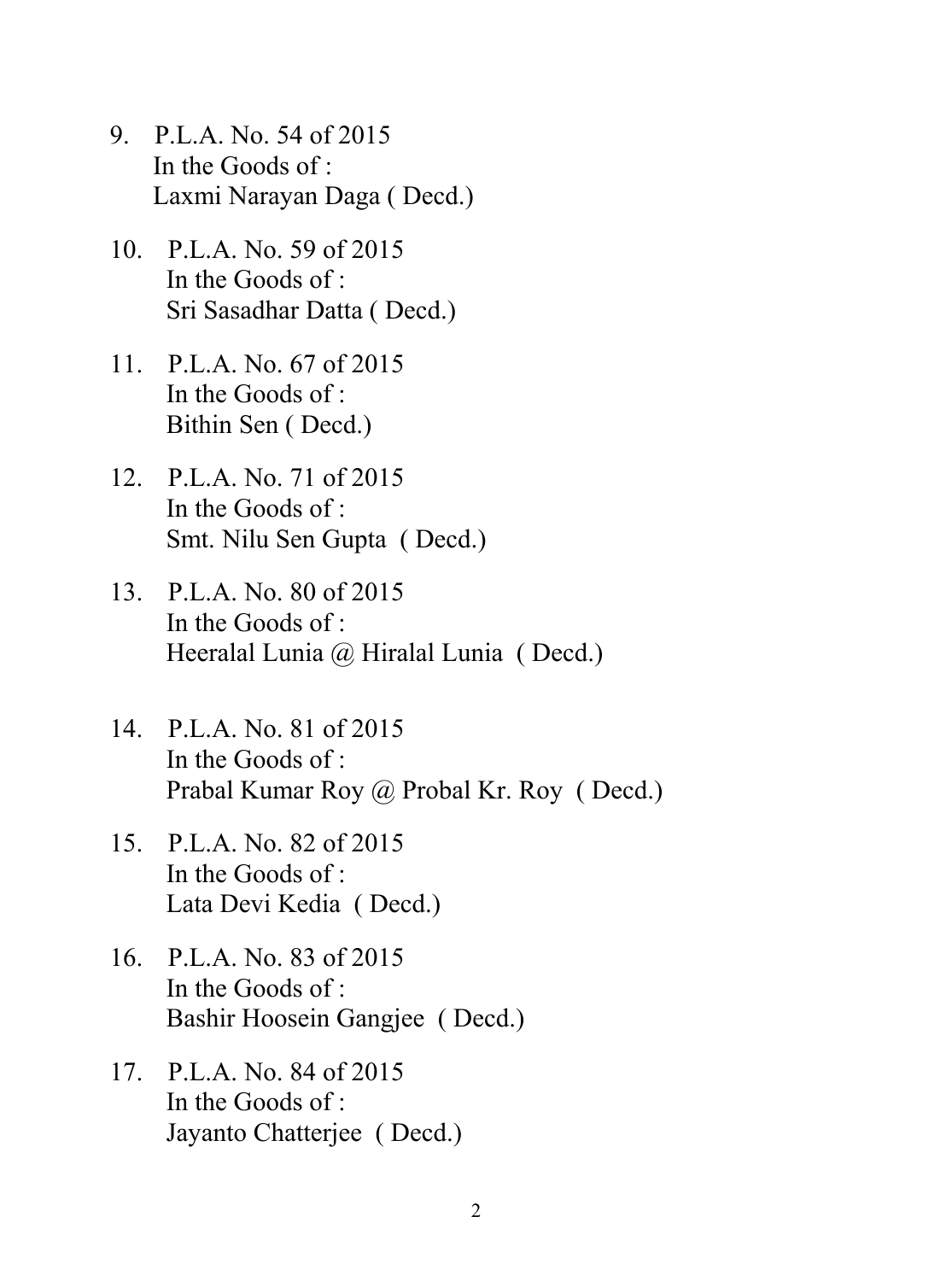- 18. P.L.A. No. 89 of 2015 In the Goods of : Mohan Lal Ghosh ( Decd.)
- 19. P.L.A. No. 102 of 2015 In the Goods of : Smt. Nirupama Dey ( Decd.)

## *On 19th June, 2015 Hon'ble Justice Soumen Sen has been pleased to grant Probate/Letters of Administration under the "Non-Contentious Business" in the following matters :-*

- 1. P.L.A. No. 163 of 2012 In the Goods of : Manas Chandra Chakraborti ( Decd.)
- 2. P.L.A. No. 257 of 2014 In the Goods of : Benu Ranjan Chakraborti ( Decd.)
- 3. P.L.A. No. 10 of 2015 In the Goods of : Ramani Mohan Das ( Decd.)
- 4. P.L.A. No. 85 of 2015 In the Goods of : Amita Banerjee ( Decd.)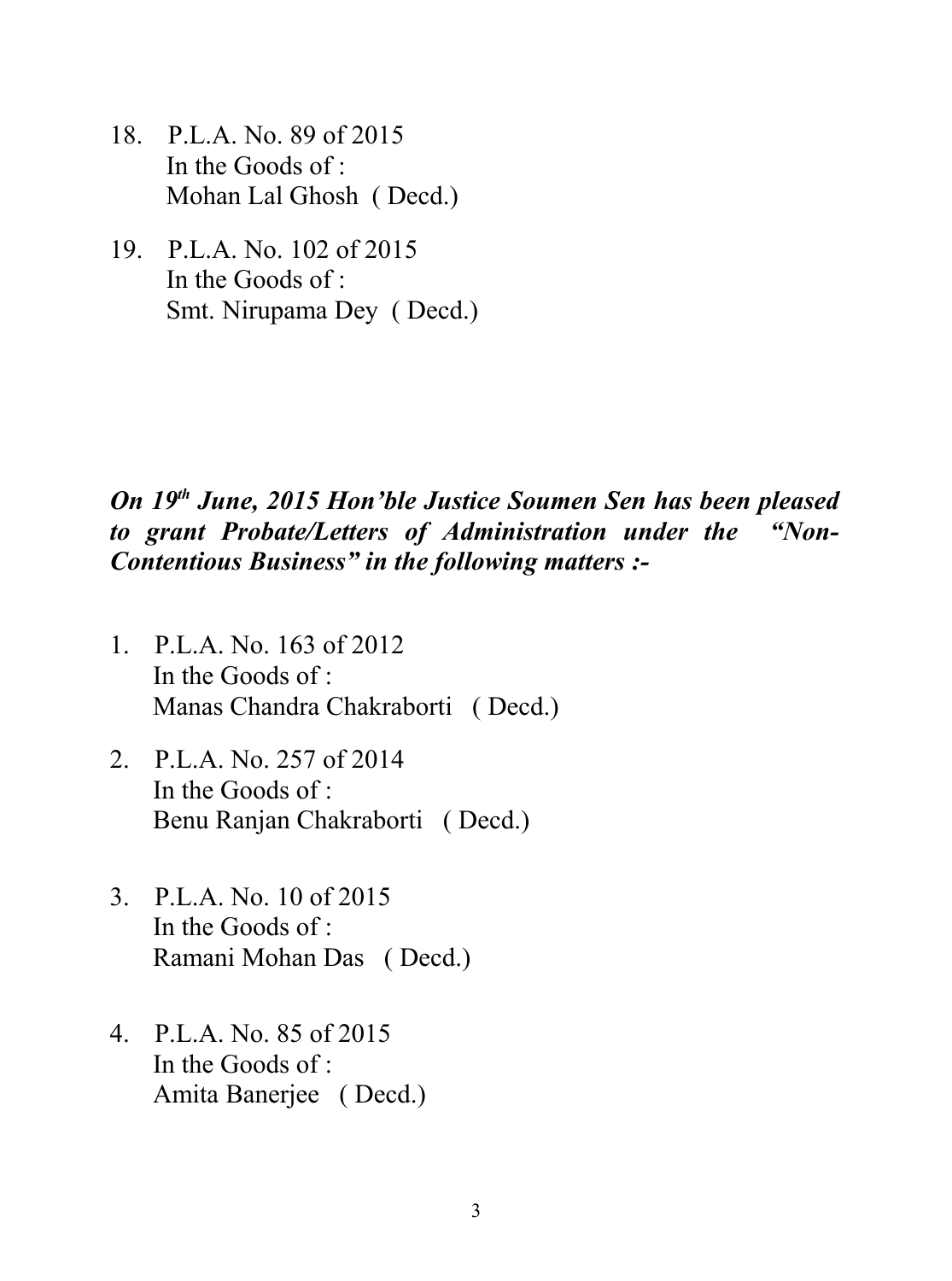- 5. P.L.A. No. 90 of 2015 In the Goods of : Gopiram Badopalia ( Decd.)
- 6. P.L.A. No. 103 of 2015 In the Goods of : Sri Amitava Nandy ( Decd.)
- 7. P.L.A. No. 104 of 2015 In the Goods of : Rabin Raha ( Decd.)
- 8. P.L.A. No. 105 of 2015 In the Goods of : Smt. Vilma Chaudhry ( Decd.)
- 9. P.L.A. No. 116 of 2015 In the Goods of : Arun Kumar Sinha ( Decd.)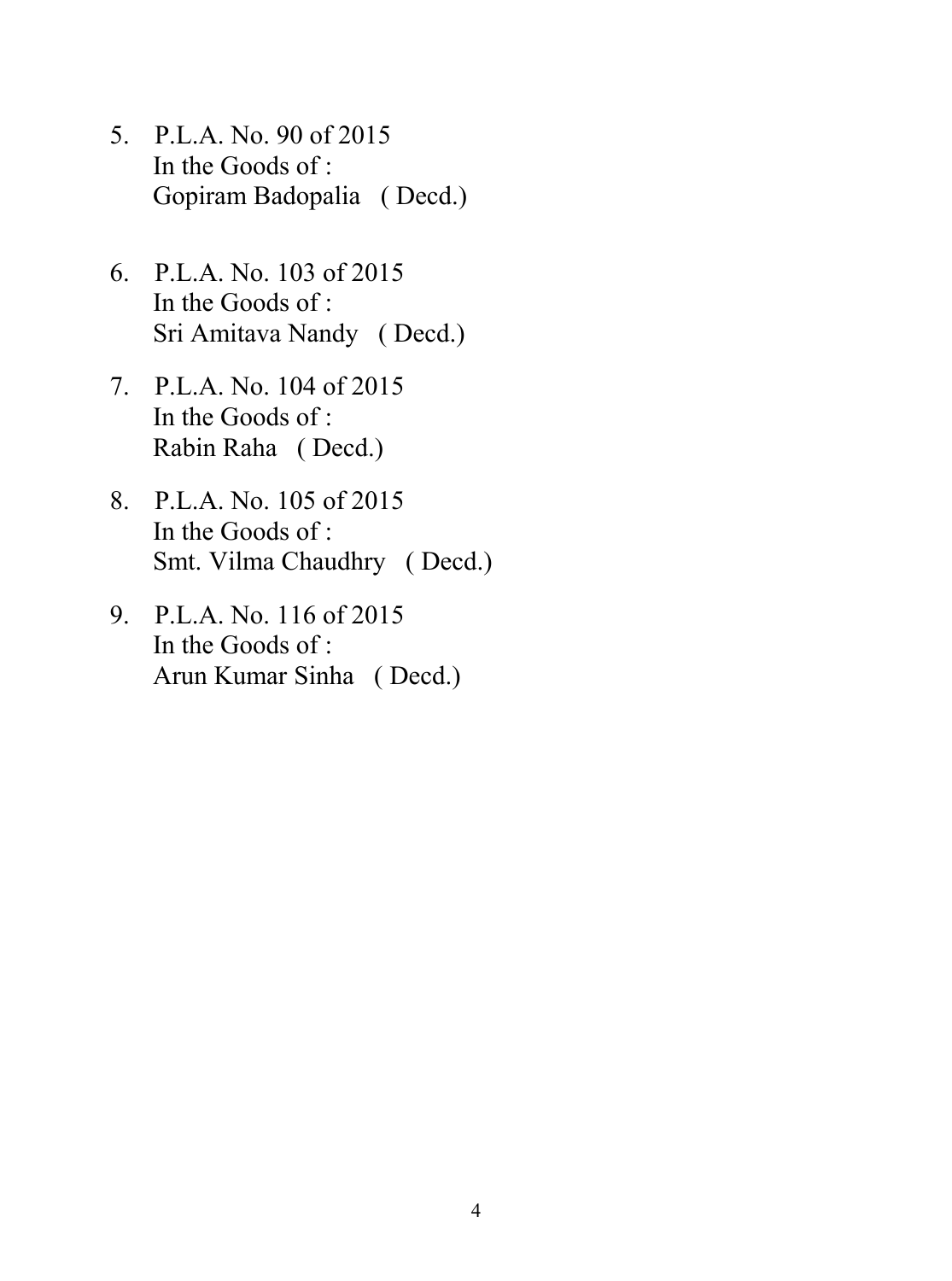## *On 10th July, 2015 Hon'ble Justice Soumen Sen has been pleased to grant Probate/Letters of Administration under the "Non-Contentious Business" in the following matters :-*

- 1. P.L.A. No. 237 of 2009 In the Goods of : Sankar Dutta ( Decd.)
- 2. P.L.A. No. 218 of 2010 In the Goods of  $\cdot$ Hari Kumar Dey ( Decd.)
- 3. P.L.A. No. 231 of 2012 In the Goods of : Chabi Rani Chowdhury ( Decd.)
- 4. P.L.A. No. 195 of 2013 In the Goods of : Chhaya Biswas ( Decd.)
- 5. P.L.A. No. 227 of 2013 In the Goods of  $\cdot$ Birendra Nath Som ( Decd.)
- 6. P.L.A. No. 354 of 2013 In the Goods of : Mukul Roy ( Decd.)
- 7. P.L.A. No. 88 of 2014 In the Goods of  $\cdot$ Tarapada Samanta ( Decd.)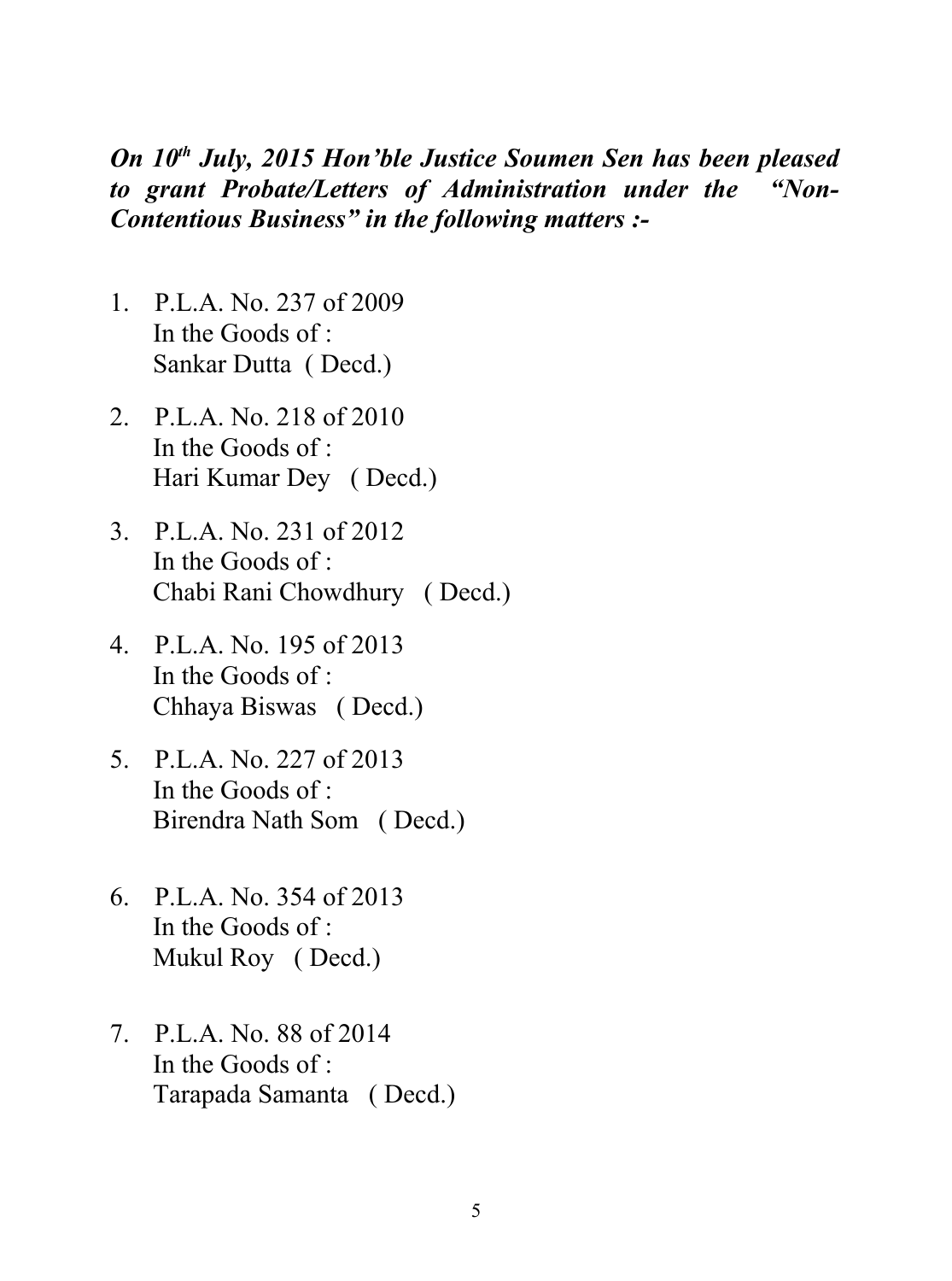- 8. P.L.A. No. 99 of 2014 In the Goods of : Tapati Dawn @ Tapati Da ( Decd.)
- 9. P.L.A. No. 37 of 2015 In the Goods of : Pankaj Kumar Ray ( Decd.)
- 10. P.L.A. No. 48 of 2015 In the Goods of : Pannalal Chakraborty ( Decd.)
- 11. P.L.A. No. 72 of 2015 In the Goods of : Uttara Roy ( Decd.)
- 12. P.L.A. No. 75 of 2015 In the Goods of : Rai Kanwari Sethia ( Decd.)
- 13. P.L.A. No. 86 of 2015 In the Goods of : Sri Bishan Dayal Goyal ( Decd.)
- 14. P.L.A. No. 94 of 2015 In the Goods of : Gita Das ( Decd.)
- 15. P.L.A. No. 110 of 2015 In the Goods of : Shyam Sundar Saraf ( Decd.)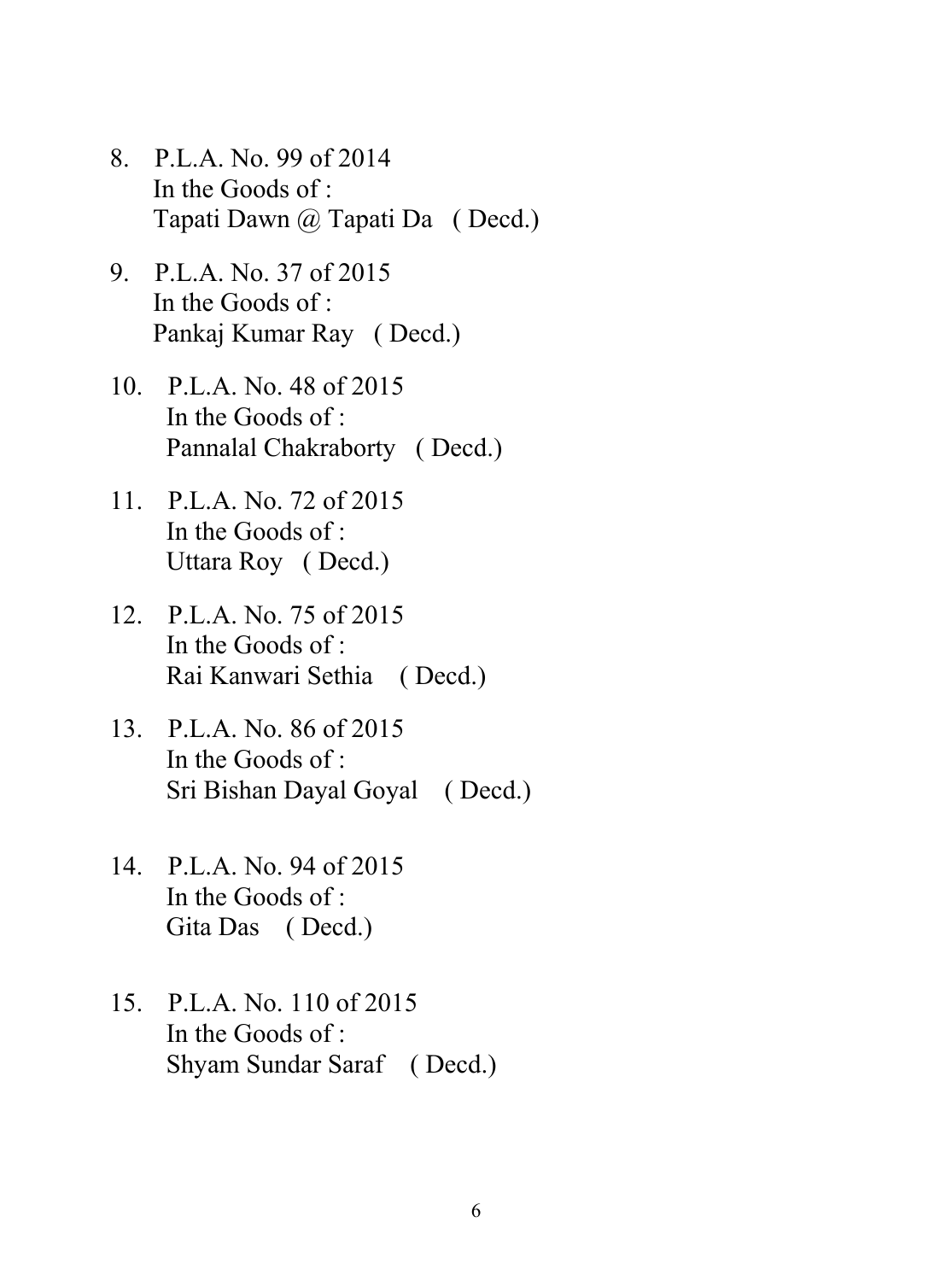- 16. P.L.A. No. 111 of 2015 In the Goods of : Nirmal Kumar Bose @ Montu Bose ( Decd.)
- 17. P.L.A. No. 123 of 2015 In the Goods of : Manika Ghosh ( Decd.)
- 18. P.L.A. No. 124 of 2015 In the Goods of : Sati Biswas ( Decd.)
- 19. P.L.A. No. 126 of 2015 In the Goods of : Biswanath Paul ( Decd.)
- 20. P.L.A. No. 135 of 2015 In the Goods of : Uma Paul Alias Uma Rani Paul ( Decd.)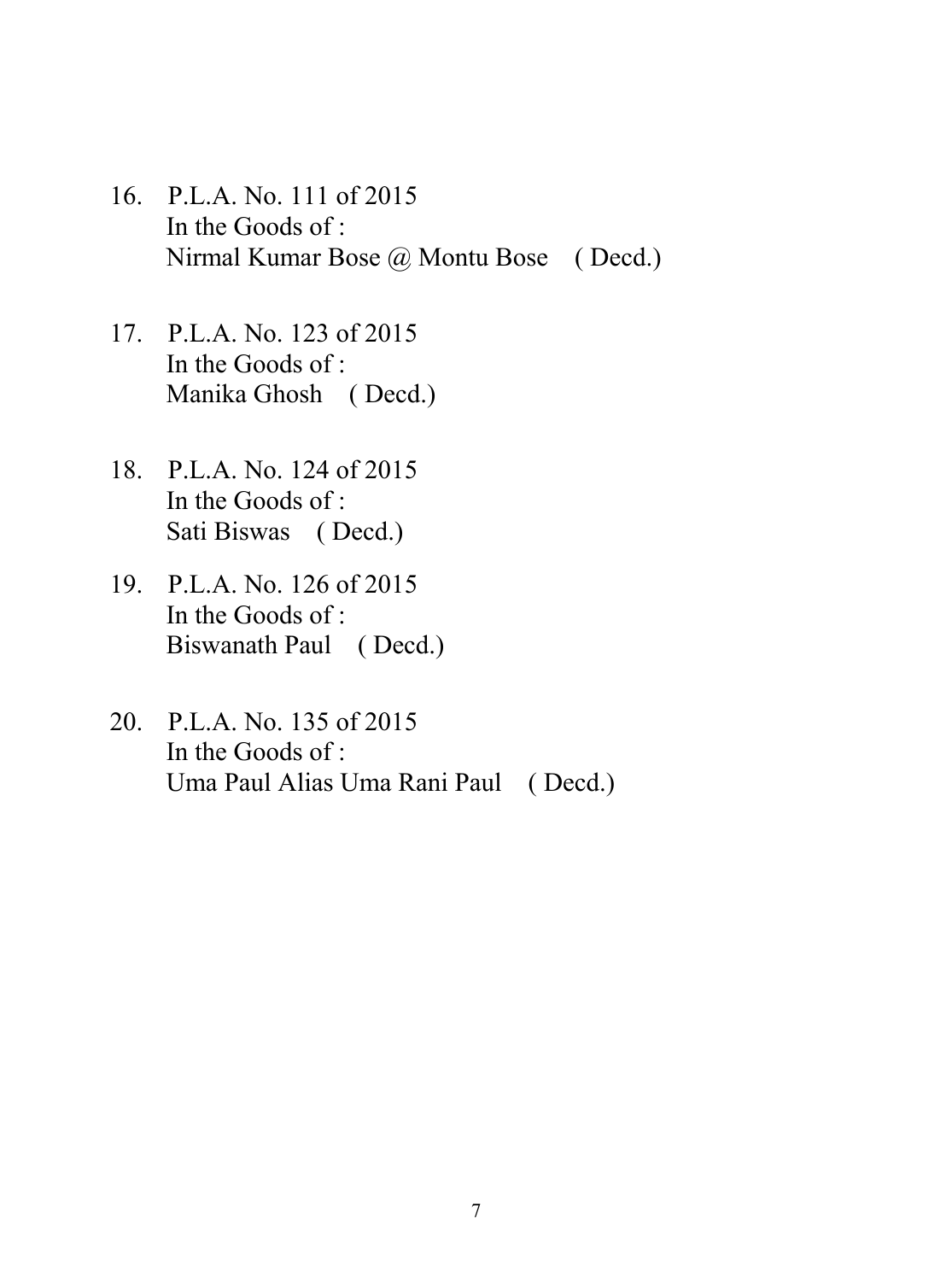## *On 24th July, 2015 Hon'ble Justice Soumen Sen has been pleased to grant Probate/Letters of Administration under the "Non-Contentious Business" in the following matters :-*

- 1. P.L.A. No. 388 of 2009 In the Goods of : Surendra Nath Mondal ( Decd.)
- 2. P.L.A. No. 266 of 2012 In the Goods of : Monoranjan Ghosh ( Decd.)
- 3. P.L.A. No. 22 of 2013 In the Goods of : Barindra Nath Mondal ( Decd.)
- 4. P.L.A. No. 167 of 2013 In the Goods of : Radhyashyam Sengupta ( Decd.)
- 5. P.L.A. No. 141 of 2014 In the Goods of : Madalsa Devi Choudhary ( Decd.)
- 6. P.L.A. No. 223 of 2014 In the Goods of : Shipra Nath ( Decd.)
- 7. P.L.A. No. 246 of 2014 In the Goods of : Subir Kumar Basu ( Decd.)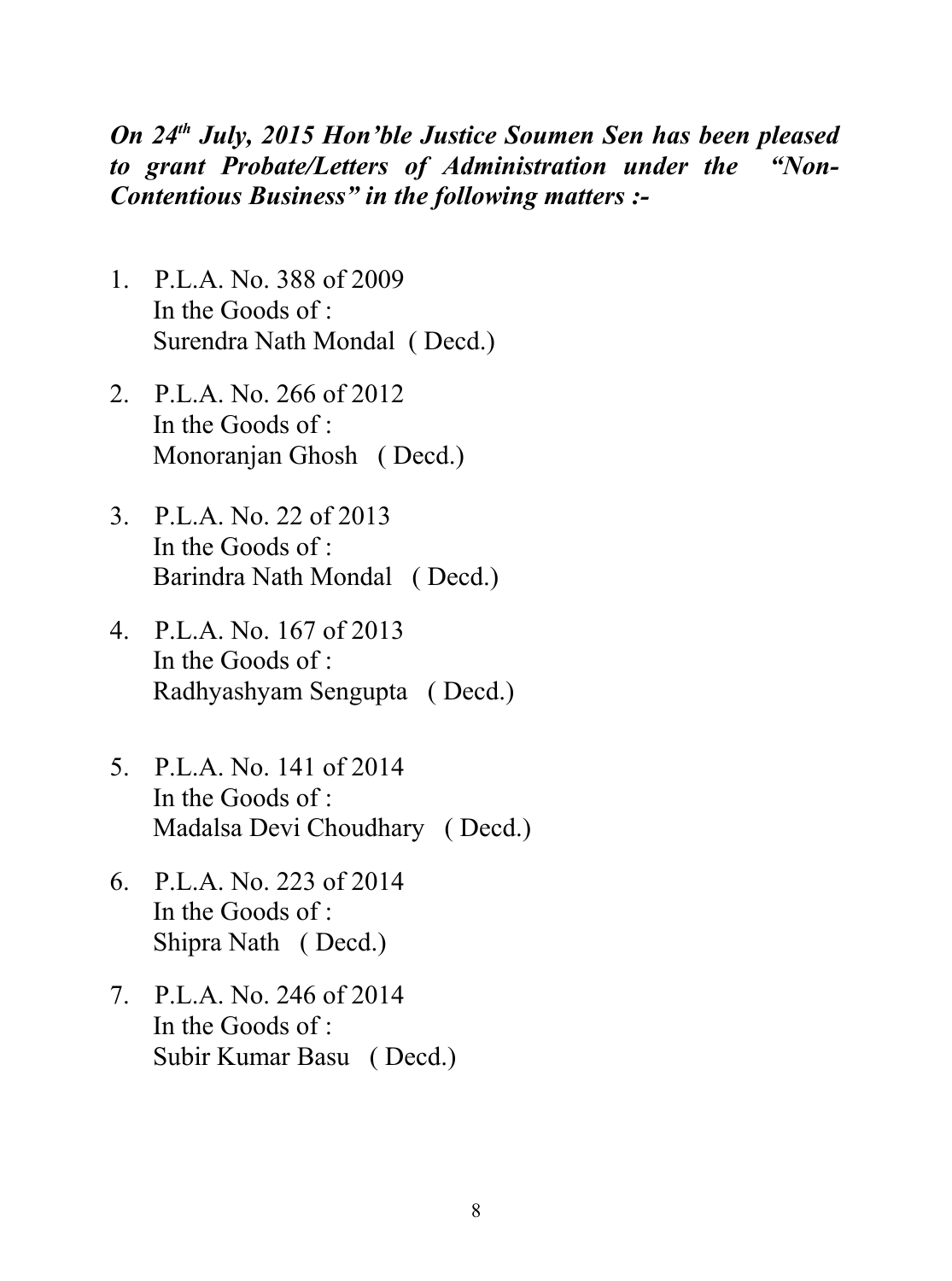- 8. P.L.A. No. 62 of 2015 In the Goods of : Haji Sk. Munna Meah @ Haji Munnah Miah @ Haji Munna Mia ( Decd.)
- 9. P.L.A. No. 91 of 2015 In the Goods of : Gouranga Kumar Roy ( Decd.)
- 10. P.L.A. No. 95 of 2015 In the Goods of : Shyam Chandra Kar ( Decd.)
- 11. P.L.A. No. 113 of 2015 In the Goods of : Indra Devi Goenka ( Decd.)
- 12. P.L.A. No. 129 of 2015 In the Goods of : Babul Chandra Das ( Decd.)
- 13. P.L.A. No. 143 of 2015 In the Goods of : Namita Bagchi ( Decd.)
- 14. P.L.A. No. 144 of 2015 In the Goods of : Sankar Chakrabarti ( Decd.)
- 15. P.L.A. No. 145 of 2015 In the Goods of : Lili Das ( Decd.)
- 16. P.L.A. No. 149 of 2015 In the Goods of : Bajrang Prasad Jalan ( Decd.)